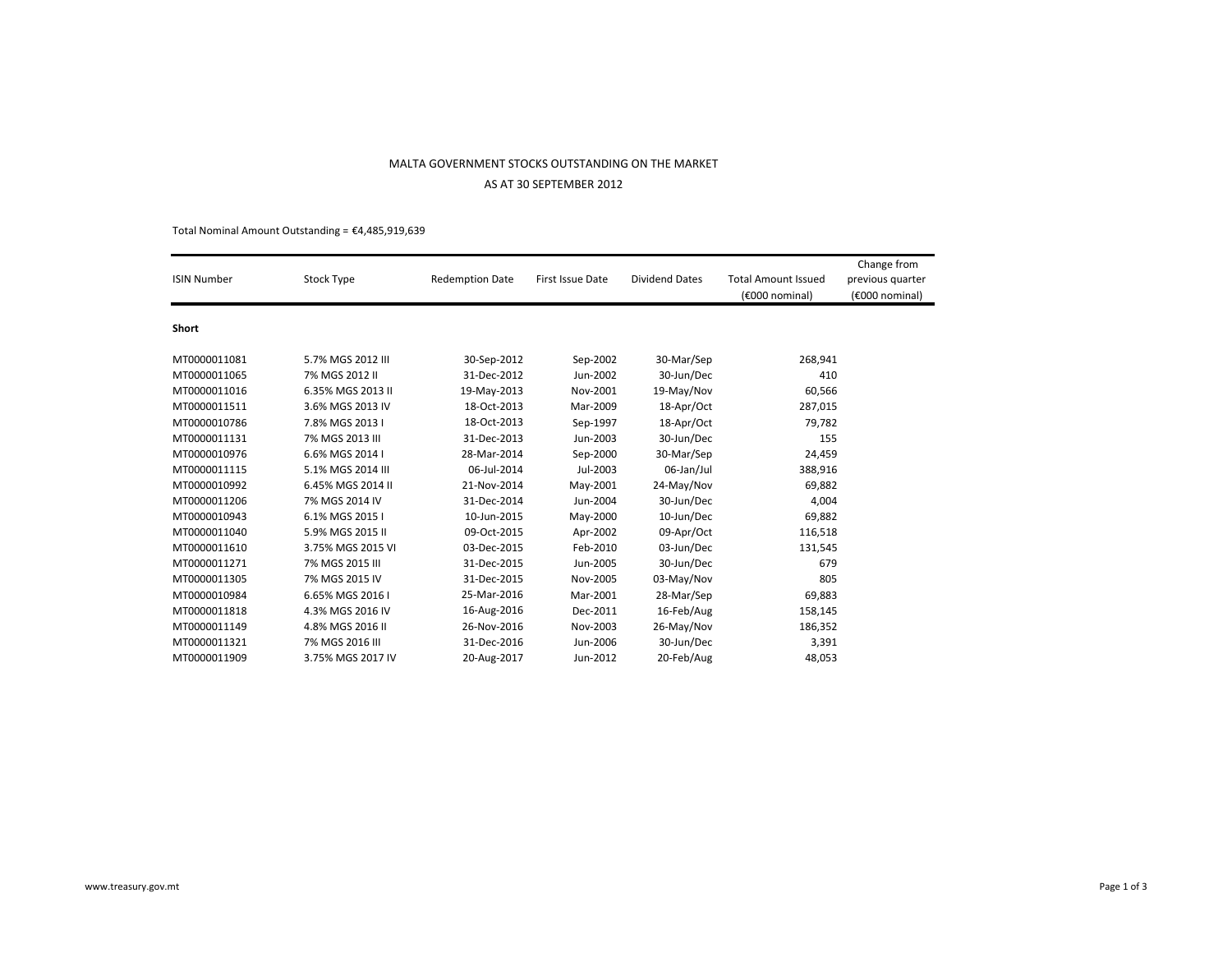## MALTA GOVERNMENT STOCKS OUTSTANDING ON THE MARKET

AS AT 30 SEPTEMBER 2012

| <b>ISIN Number</b>   | Stock Type         | <b>Redemption Date</b> | First Issue Date | <b>Dividend Dates</b> | <b>Total Amount Issued</b><br>(€000 nominal) | Change from<br>previous quarter<br>(€000 nominal) |
|----------------------|--------------------|------------------------|------------------|-----------------------|----------------------------------------------|---------------------------------------------------|
| Short (cont.)        |                    |                        |                  |                       |                                              |                                                   |
| MT0000011719         | 4.25% MGS 2017 III | 06-Nov-2017            | Feb-2011         | 06-May/Nov            | 263,853                                      |                                                   |
| MT0000011347         | 7% MGS 2017 I      | 31-Dec-2017            | Feb-2007         | 18-Feb/Aug            | 669                                          |                                                   |
| MT0000011404         | 7% MGS 2017 II     | 31-Dec-2017            | Jun-2007         | 30-Jun/Dec            | 10,339                                       |                                                   |
| MT0000010828         | 7.8% MGS 2018 I    | 15-Jul-2018            | Jun-1998         | 15-Jan/Jul            | 163,057                                      |                                                   |
| MT0000011438         | 7% MGS 2018 II     | 31-Dec-2018            | Apr-2008         | 18-Apr/Oct            | 327                                          |                                                   |
| MT0000011461         | 7% MGS 2018 III    | 31-Dec-2018            | Jun-2008         | 30-Jun/Dec            | 6,543                                        |                                                   |
| Medium               |                    |                        |                  |                       |                                              |                                                   |
| MT0000010901         | 6.6% MGS 2019 I    | 01-Sep-2019            | Aug-1999         | 01-Mar/Sep            | 102,493                                      |                                                   |
| MT0000011545         | 7% MGS 2019 II     | 31-Dec-2019            | Jun-2009         | 30-Jun/Dec            | 13,670                                       |                                                   |
| MT0000011602         | 4.6% MGS 2020 II   | 25-Apr-2020            | Nov-2009         | 25-Apr/Oct            | 158,327                                      |                                                   |
| MT0000011370         | 5.2% MGS 2020 I    | 10-Jun-2020            | Jun-2007         | 10-Jun/Dec            | 52,407                                       |                                                   |
| MT0000011669         | 7% MGS 2020 III    | 31-Dec-2020            | Jun-2010         | 30-Jun/Dec            | 431                                          |                                                   |
| MT0000011164         | 5% MGS 2021 I      | 08-Aug-2021            | May-2004         | 08-Feb/Aug            | 458,845                                      |                                                   |
| MT0000011750         | 7% MGS 2021 II     | 31-Dec-2021            | Jun-2011         | 18-Jun/Dec            | 466                                          |                                                   |
| MT0000011768         | 7% MGS 2021 III    | 31-Dec-2021            | Jun-2011         | 30-Jun/Dec            | 2,859                                        |                                                   |
| MT0000011172         | 5.1% MGS 2022 I    | 16-Aug-2022            | Aug-2004         | 16-Feb/Aug            | 71,048                                       |                                                   |
| MT0000011891/933/941 | 4.3% MGS 2022 II   | 15-May-2022            | Feb-2012         | 15-May/Nov            | 210,970                                      |                                                   |
| MT0000011982         | 7% MGS 2022 III    | 31-Dec-2022            | Sep-2012         | 01-Mar/Sep            | 1,319                                        | 1,319                                             |
| MT0000011123         | 5.5% MGS 2023 I    | 06-Jul-2023            | Jul-2003         | 06-Jan/Jul            | 78,811                                       |                                                   |